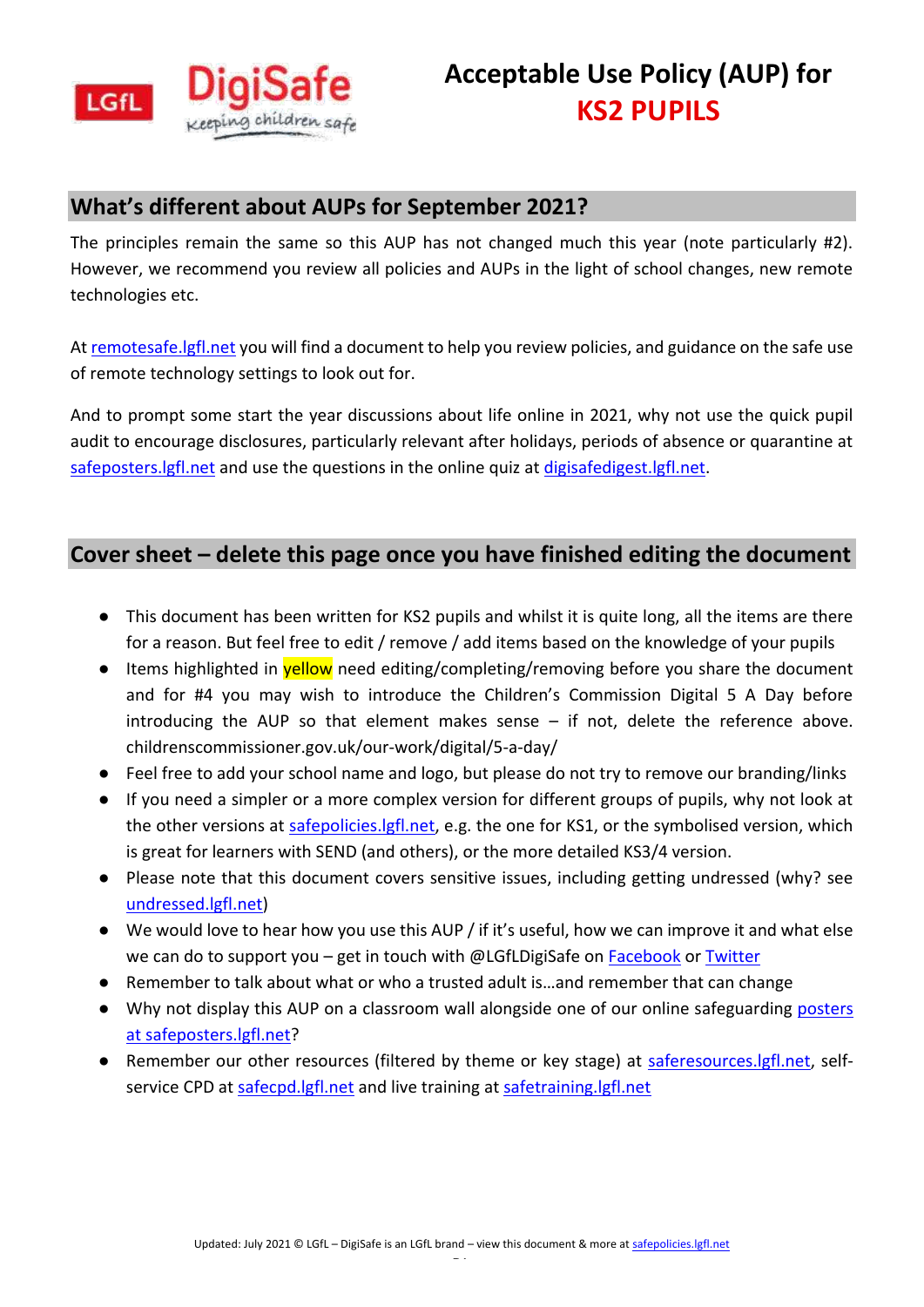

## **These statements can keep me and others safe & happy at school and home**

- 1. *I learn online*  I use the school's internet, devices and logins for schoolwork, homework and other activities to learn and have fun. All school devices and systems are monitored, including when I'm using them at home.
- 2. *I learn even when I can't go to school because of coronavirus* I don't behave differently when I'm learning at home, so I don't say or do things I wouldn't do in the classroom and nor do teachers or tutors. If I get asked or told to do anything that I would find strange in school, I will tell another teacher.
- 3. *I ask permission*  At home or school, I only use the devices, apps, sites and games I am allowed to and when I am allowed to.
- 4. *I am creative online* I don't just spend time on apps, sites and games looking at things from other people. I get creative to learn and make things, and I remember my Digital 5 A Day.
- 5. *I am a friend online*  I won't share or say anything that I know would upset another person or they wouldn't want shared. If a friend is worried or needs help, I remind them to talk to an adult, or even do it for them.
- 6. *I am a secure online learner* I keep my passwords to myself and reset them if anyone finds them out. Friends don't share passwords!
- 7. *I am careful what I click on*  I don't click on unexpected links or popups, and only download or install things when I know it is safe or has been agreed by trusted adults. Sometimes app add-ons can cost money, so it is important I always check.
- 8. *I ask for help if I am scared or worried*  I will talk to a trusted adult if anything upsets me or worries me on an app, site or game – it often helps. If I get a funny feeling, I talk about it.
- 9. *I know it's not my fault if I see or someone sends me something bad* I won't get in trouble, but I mustn't share it. Instead, I will tell a trusted adult. If I make a mistake, I don't try to hide it but ask for help.
- 10. *I communicate and collaborate online* with people I already know and have met in real life or that a trusted adult knows about.
- 11. *I know new online friends might not be who they say they are* I am careful when someone wants to be my friend. Unless I have met them face to face, I can't be sure who they are.
- 12. *I check with a parent/carer before I meet an online friend* the first time; I never go alone.
- 13. *I don't do live videos (livestreams) on my own*  and always check if it is allowed. I check with a trusted adult before I video chat with anybody for the first time.
- 14. *I keep my body to myself online*  I never get changed or show what's under my clothes when using a device with a camera. I remember my body is mine and no-one should tell me what to do with it; I don't send any photos or videos without checking with a trusted adult.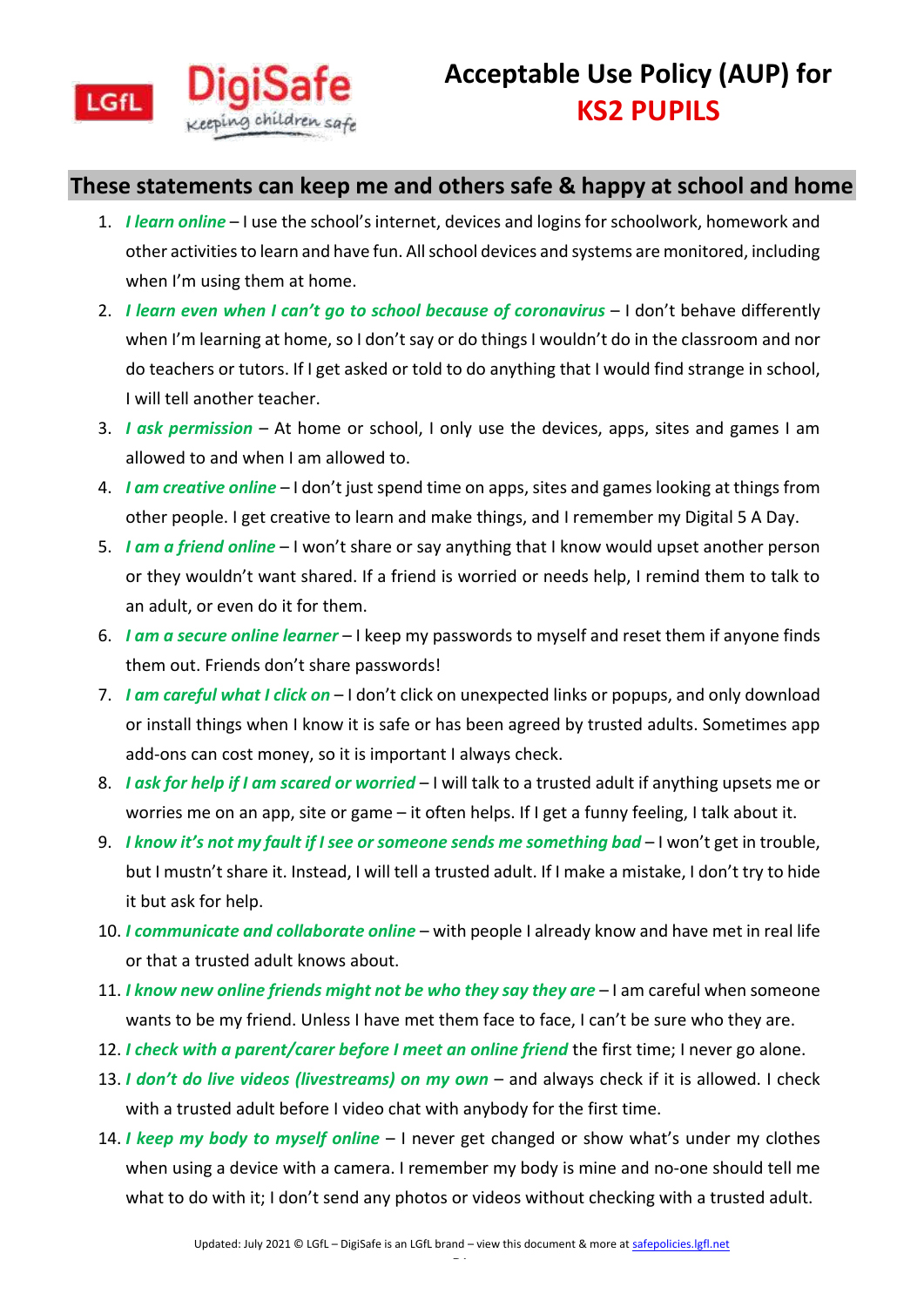

- 15. *I say no online if I need to*  I don't have to do something just because someone dares or challenges me to do it, or to keep a secret. If I get asked anything that makes me worried, upset or just confused, I should say no, stop chatting and tell a trusted adult immediately.
- 16. I tell my parents/carers what I do online they might not know the app, site or game, but they can still help me when things go wrong, and they want to know what I'm doing.
- 17. *I follow age rules*  13+ games and apps aren't good for me so I don't use them they may be scary, violent or unsuitable. 18+ games are not more difficult but very unsuitable.
- 18. *I am private online* I only give out private information if a trusted adult says it's okay. This might be my address, phone number, location or anything else that could identify me or my family and friends; if I turn on my location, I will remember to turn it off again.
- 19. *I am careful what I share and protect my online reputation* I know anything I do can be shared and might stay online forever (even on Snapchat or if I delete it).
- 20. *I am a rule-follower online* I know that apps, sites and games have rules on how to behave, and some have age restrictions. I follow the rules, block bullies and report bad behaviour, at home and at school.
- 21. *I am not a bully*  I do not post, make or share unkind, hurtful or rude messages/comments and if I see it happening, I will tell my trusted adults.
- 22. *I am part of a community*  I do not make fun of anyone or exclude them because they are different to me. If I see anyone doing this, I tell a trusted adult and/or report it.
- 23. *I respect people's work*  I only edit or delete my own digital work and only use words, pictures or videos from other people if I have their permission or if it is copyright free or has a Creative Commons licence.
- 24. *I am a researcher online* I use safe search tools approved by my trusted adults. I know I can't believe everything I see online, know which sites to trust, and know how to double check information I find. If I am not sure I ask a trusted adult.

**~~~~~~~~~~~~~~~~~~~~~**

**I have read and understood this agreement.**

**If I have any questions, I will speak to a trusted adult: at school that includes [ either** 

**leave a blank for pupils to complete or write the names of staff here ].**

**Outside school, my trusted adults are** 

I know I can also get in touch with [Childline](https://www.childline.org.uk/get-support/contacting-childline/)